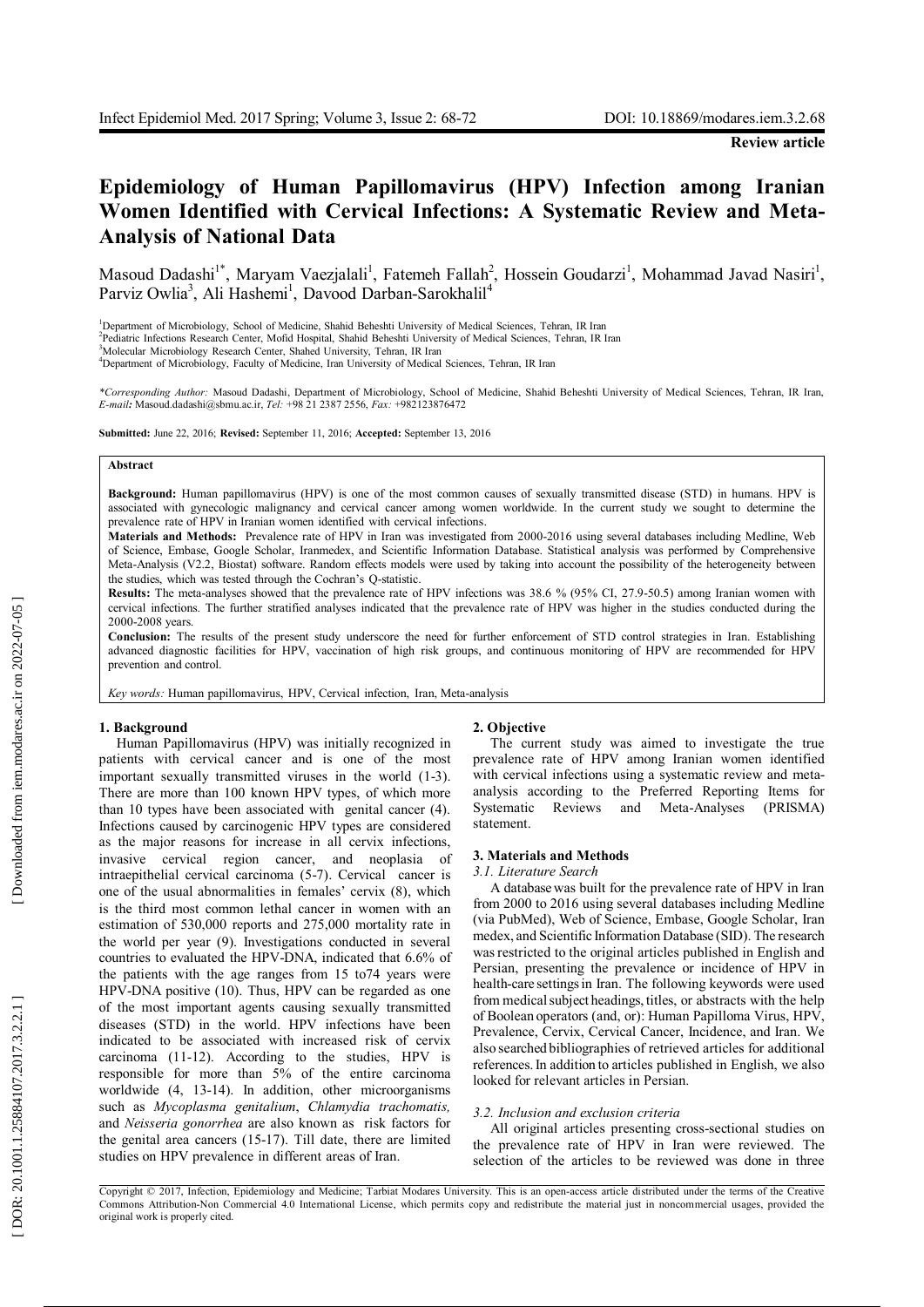stages: titles, abstracts, and full texts. Included studies had the following criteria: using standard methods for HPV molecular testing and presenting data on the number of enrolled patients. For safety evaluation, we further included studies conducted on more than 100 subjects. Review articles, studies reported in languages other than English or Persian, meta-analyses or systematic reviews, duplicated publication of the same study, and articles available only in abstract form were excluded from our study. To minimize the potential bias caused by too small sample size, studies with less than 50 subjects were excluded.

## 3.3. Data extraction

The following variables were extracted from the included studies: author's name, study time, publication year, settings, the number of investigated patients, and the number of HPV isolates, and the source of isolates. Prevalence of HPV was extracted as well. Two investigator extracted data from all of the included studies independently. Inconsistencies between the reviewers were discussed in order to obtain consensus.

### 3.4. Quality assessment

Included studies were appraised for quality using a quality assessment checklist, which was designed by Joanna Briggs Institute.

### 3.5. Meta-Analysis

Analysis was performed using Comprehensive Meta-Analysis (V2.2, Bio stat) software. Generally, we used fixed or random effects models depending on the statistical heterogeneity between the studies to calculate summary estimates. Statistical heterogeneity was quantified by  $I_2$ statistic. In order to assess possible publication bias, Egger weighted regression methods were used. Value of  $P < .05$  was considered as an indicative of statistically significant publication bias.

# 4. Results

# 4.1. Characteristics of Included Studies

Initially, a total of 55 articles were collected. In secondary screening, 24 cases were excluded based on the title and abstract evaluation (Figure 1). In the next step, 9 out of 31 remaining studies were excluded based on the full text search. At the end, 22 eligible studies were chosen for final analysis. Figure 1 shows why records were excluded based on the assessment of title, abstract, and articles full text.



Figure 1. Flow diagram of literature search and study selection.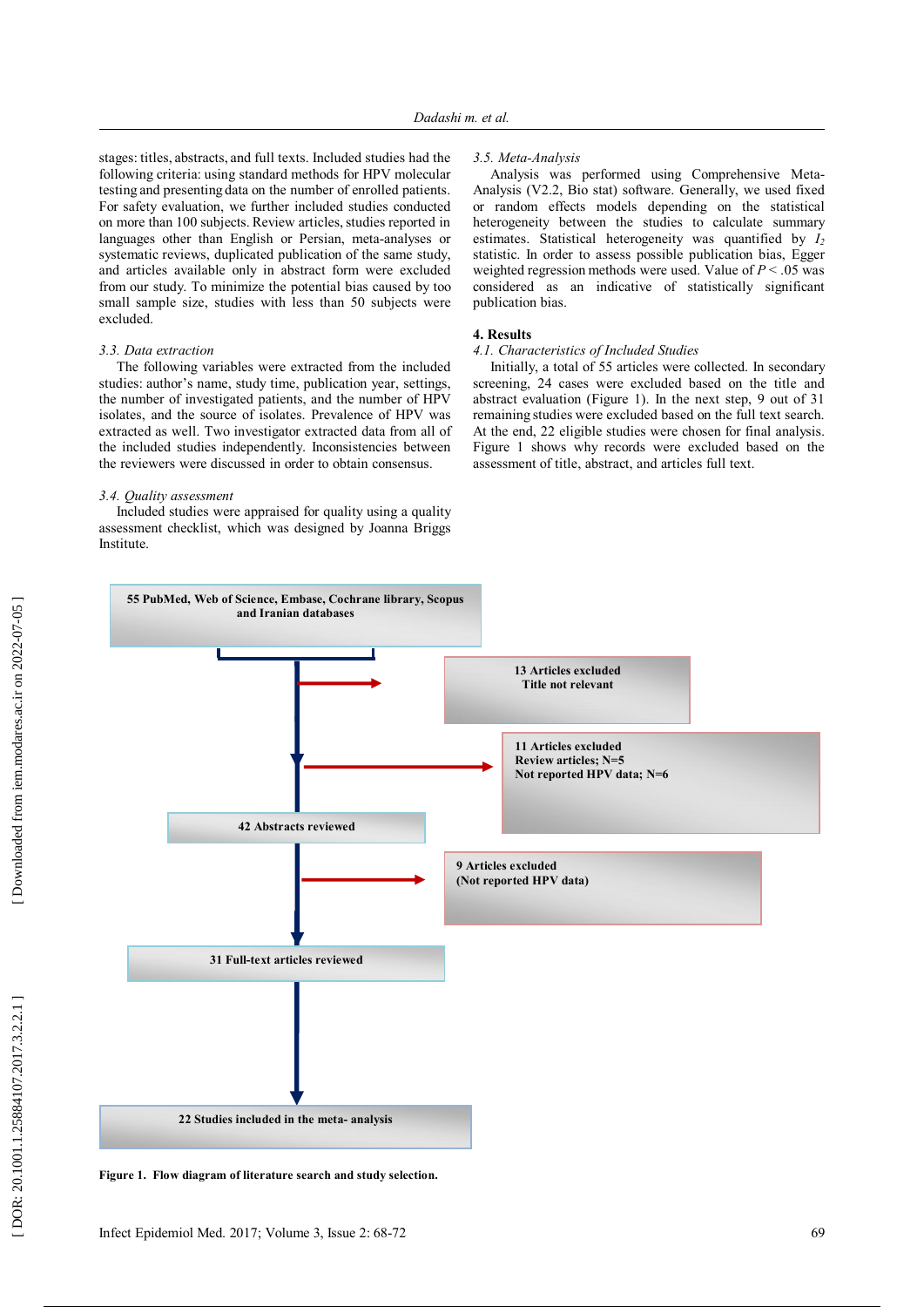## *4.2. The Prevalence of HPV*

The pooled prevalence rate of HPV infections among molecular testing-positive cases of HPV was 38.6 (95% CI,  $27.9-50.5$ ) (Table 1). The heterogeneity test indicated that there were heterogeneities between the studies  $(I_2 = 94.786,$   $P < .001$ ). The forest plot of HPV prevalence meta-analysis is shown in Figure 2. As shown in Table 1 and Figure 3, no evidence of publication bias was observed  $(P > 0.05$  for Egger weighted regression analysis).



**Figure 2. Forest plot of the meta-analysis on prevalence of HPV in cervical samples of Iranian patients.** 



**0**

**Logit event rate**

**1**

**2**

**3**

**4**

**5**

# **Funnel Plot of Standard Error by Logit event rate**

ᄌ



**-5 -4 -3 -2 -1**

**0.4**

**Standard Error**

Standard Error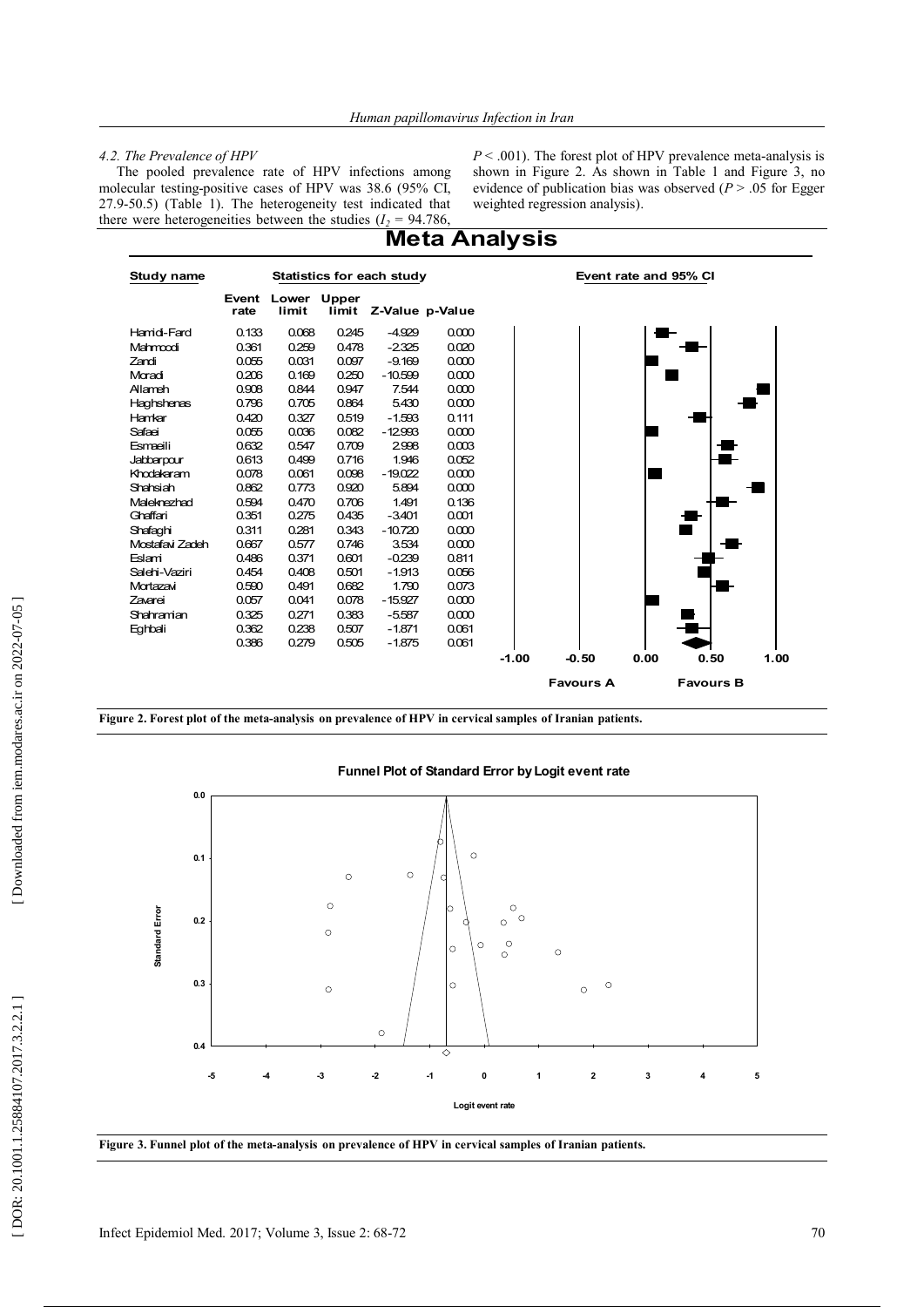| Table 1. Meta-analysis of prevalence of HPV infections in cervical samples of Iranian patients. |                 |                                             |           |                                       |                                       |                    |                          |
|-------------------------------------------------------------------------------------------------|-----------------|---------------------------------------------|-----------|---------------------------------------|---------------------------------------|--------------------|--------------------------|
| <b>Subgroups</b>                                                                                | No. of<br>study | <b>Prevalence of</b><br><b>HPV (95% CI)</b> | n/N       | <b>Heterogeneity</b><br>test, $I2(%)$ | <b>Heterogeneity</b><br>test, P value | Egger's<br>test, t | Egger's test,<br>P value |
| Overall effects                                                                                 | 22              | $38.6(27.9-50.5)$                           | 1508/5244 | 94.786                                | < 0.01                                | 0.983              | .336                     |
| Research period<br>2000-2008<br>$(30-41)$                                                       | 12              | $46.5(28.2 - 65.8)$                         | 685/2160  | 94.861                                | < 0.01                                | 1.700              | .119                     |
| Research period<br>2009-2016<br>$(42-51)$                                                       | 10              | 29.9(18.3-44.9)                             | 823/3084  | 94.805                                | < 0.01                                | 0.037              | .971                     |

 $n =$ Number of HPV / N = Number of cervical samples

### 5. Discussion

The present systematic review and meta-analysis indicated the prevalence rate of HPV infections in Iranian patients identified with cervical infections. Our analyses showed that the prevalence rate of HPV infections was 38.6% (95% CI, 27.9-50.5) among Iranian women with cervical infections (Table 1). Such a high prevalence rate of HPV (38.6%) among women with cervical infections may be due to several factors (18-19). First, lack of hygiene and organized screening programs for prevention and control of STD. The second factor which can be accounted for the high prevalence rate of HPV is the insufficient information available about some types of HPV responsible for infections (20). It seems that the determination of HPV types is very important for designing programs suitable for infection control and treatment (21-23).

Our results also showed an increase in HPV prevalence rate (46.5%) during the 2000-2008 years (95% CI, 28.2-65.8) in comparison with the studies conducted during the 2009-2016 years (Table 1). Observed decrease in HPV prevalence rate in recent years could be due to such reasons as: the use of HPV vaccine and the increased hygiene level in different Iranian populations (24-25). Previous studies reported different HPV prevalence ranges in cervical infections, even some studies were unable to report HPV in cervical infections (26-29). The different results in the studies conducted in Iran could be attributed to such factors as the studies condition; the type of histopathological sampling; sample transferring and storage condition; the type of method used for HPV detection; molecular technique; time of study; and patient's age, racial and ethnicity.

There are some limitations for this study that should be discussed. First of all, only published studies were accepted to be included in the present meta-analysis. Thus, as with any systematic review, the existence of the potential publication bias should be accounted for. Second, heterogeneity was detected among the included studies. Third, it wasn't able to fully represent the prevalence rate of HPV in Iran because the extent of HPV has not yet been examined in some regions of **Iran** 

# 6. Conclusions

The results of the present study underscore the need for further enforcement of STD control strategies in Iran. Establishing advanced diagnostic facilities for HPV, vaccination of high risk groups, and continuous monitoring of HPV are recommended for HPV prevention and control.

# **Conflict of interest**

We declare that we have no conflict of interest.

### **Acknowledgments**

This study was supported by Department of Microbiology, School of Medicine, Shahid Beheshti University of Medical Sciences, Tehran, IR Iran.

### **Authors' Contribution**

All of authors contribute to this study.

### **Funding/Support**

No fund received for this research.

#### **References**

- Vinodhini K, Shanmughapriya S, Das BC, Natarajaseenivasan K.<br>Prevalence and risk factors of HPV infection among women from various 1. provinces of the world. Arch Gynecol Obstet. 2012; 285(3):771-7.
- $\mathcal{D}$ Liu X, Zhang S, Ruan Q, Ji Y, Ma L, Zhang Y. Prevalence and type distribution of human papillomavirus in women with cervical lesions in Liaoning Province, China. Int J Gynecol Cancer. 2010; 20(1):147-53.
- Steben M, Duarte-Franco E. Human papillomavirus infection: epidemiology  $\mathcal{L}$ and pathophysiology. Gynecol Oncol. 2007; 107(2 Suppl 1):S2-5.
- De Sanjosé S, Diaz M, Castellsagué X, Clifford G, Bruni L, Muñoz N, et al.  $\overline{4}$ . Worldwide prevalence and genotype distribution of cervical human papillomavirus DNA in women with normal cytology: a meta-analysis. Lancet Infect Dis. 2007; 7(7):453-9.
- $\overline{5}$ Chen W, Zhang X, Molijn A, Jenkins D, Shi J-F, Quint W, et al. Human papillomavirus type-distribution in cervical cancer in China: the importance of HPV 16 and 18. Cancer Causes Control. 2009; 20(9):1705-13.
- Munoz N, Bosch F, De Sanjosé S, Vergara A, Del Moral A, Munoz M, et al. 6. Risk factors for cervical intraepithelial neoplasia grade III/carcinoma in situ in Spain and Colombia. Cancer Epidemiol Biomarkers Prev. 1993;  $2(5):423-31$ .
- 7. Muñoz N, Bosch FX, de Sanjosé S, Herrero R, Castellsagué X, Shah KV, et al. Epidemiologic classification of human papillomavirus types associated with cervical cancer. N Engl J Med. 2003; 348(6):518-27.
- 8. Paul MP, Iannuzzi MC. Sarcoidosis and immunoligic lung. 2011.
- 9. Zhao FH, Lewkowitz AK, Hu SY, Chen F, Li LY, Zhang QM, et al. Prevalence of human papillomavirus and cervical intraepithelial neoplasia in China: A pooled analysis of 17 population-based studies. Int J cancer. 2012; 131(12):2929-38.
- 10. Clifford G, Gallus S, Herrero R, Munoz N, Snijders P, Vaccarella S, et al. Worldwide distribution of human papillomavirus types in cytologically normal women in the International Agency for Research on Cancer HPV prevalence surveys: a pooled analysis. Lancet. 2005; 366(9490):991-8.
- 11. Peto J, Gilham C, Deacon J, Taylor C, Evans C, Binns W, et al. Cervical HPV infection and neoplasia in a large population-based prospective study: the Manchester cohort. Br J Cancer. 2004; 91(5):942-53.
- 12. Maucort-Boulch D, Franceschi S, Plummer M. International correlation between human papillomavirus prevalence and cervical cancer incidence. Cancer Epidemiol Biomarkers Prev. 2008; 17(3):717-20.
- 13. Radojicic J, Zaravinos A, Spandidos DA, Agostini M, Bedin C, Pucciarelli S, et al. HPV, KRAS mutations, alcohol consumption and tobacco smoking effects on esophageal squamous-cell carcinoma carcinogenesis. Int J Biol Markers. 2012: 27(1):1-12.